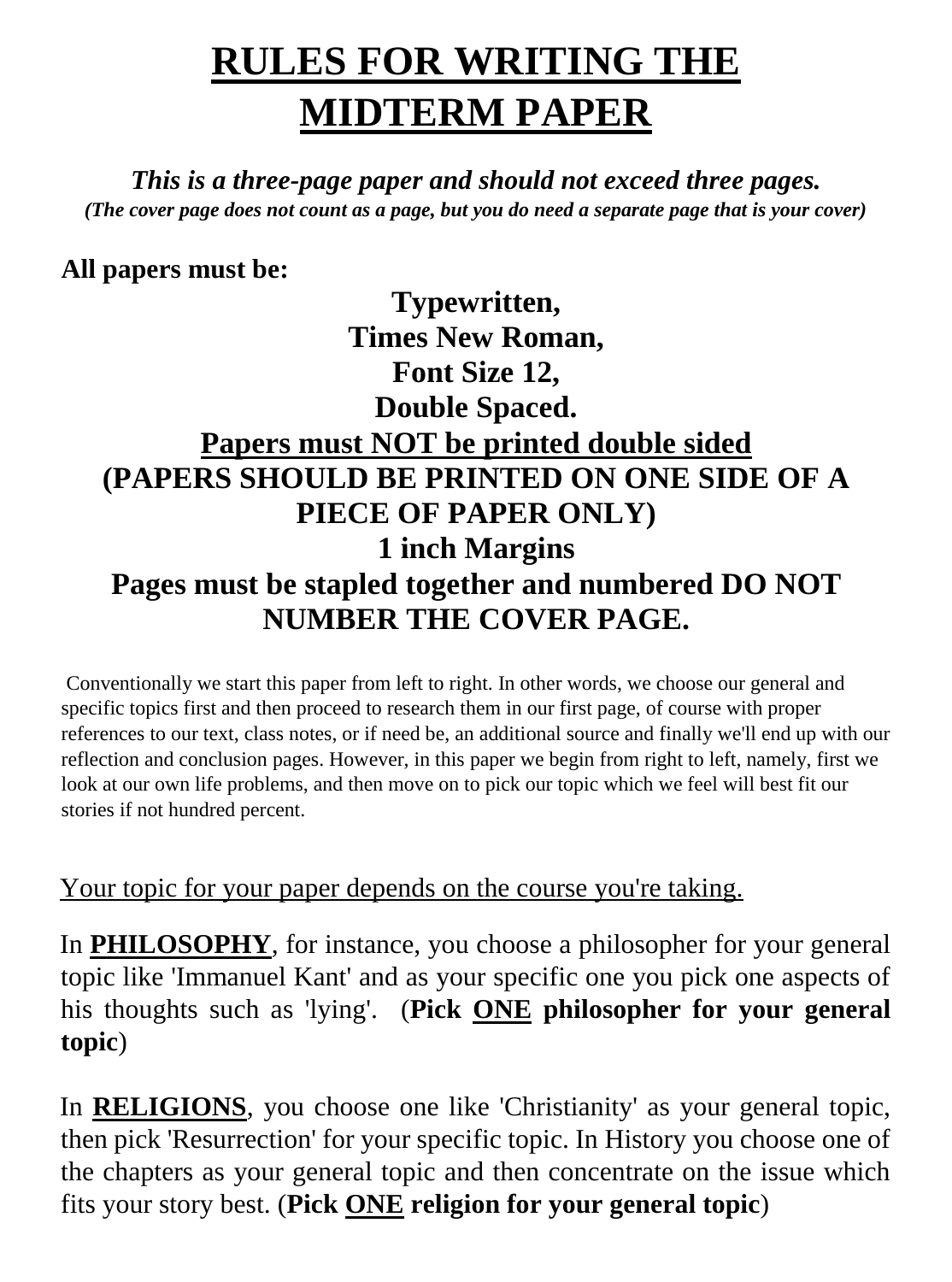### You need to have the following:

### **A Cover Page**

This page will consist of a general topic (upper middle) and a specific topic (under the general topic) as well as students' identity, school, the course, class time, the professor's full name (bottom right corner). *Cover page does not get numbered, but the other pages do.*



AFTER THE COVER PAGE THE FOLLOWING PAGES THAT ARE ABOUT YOUR TOPIC WILL FOLLOW AS (You will number these pages "Page 1 of 2" and "Page 2 of 2"):

#### **After the COVER PAGE you will have 3 MAIN PAGES.**

**Please identity on each page what each page is: 1st PAGE: RESEARCH 2nd PAGE: PERSONAL LIFE EVENT 3rd PAGE: CONCLUSION**

#### **EACH PAGE should be a FULL PAGE**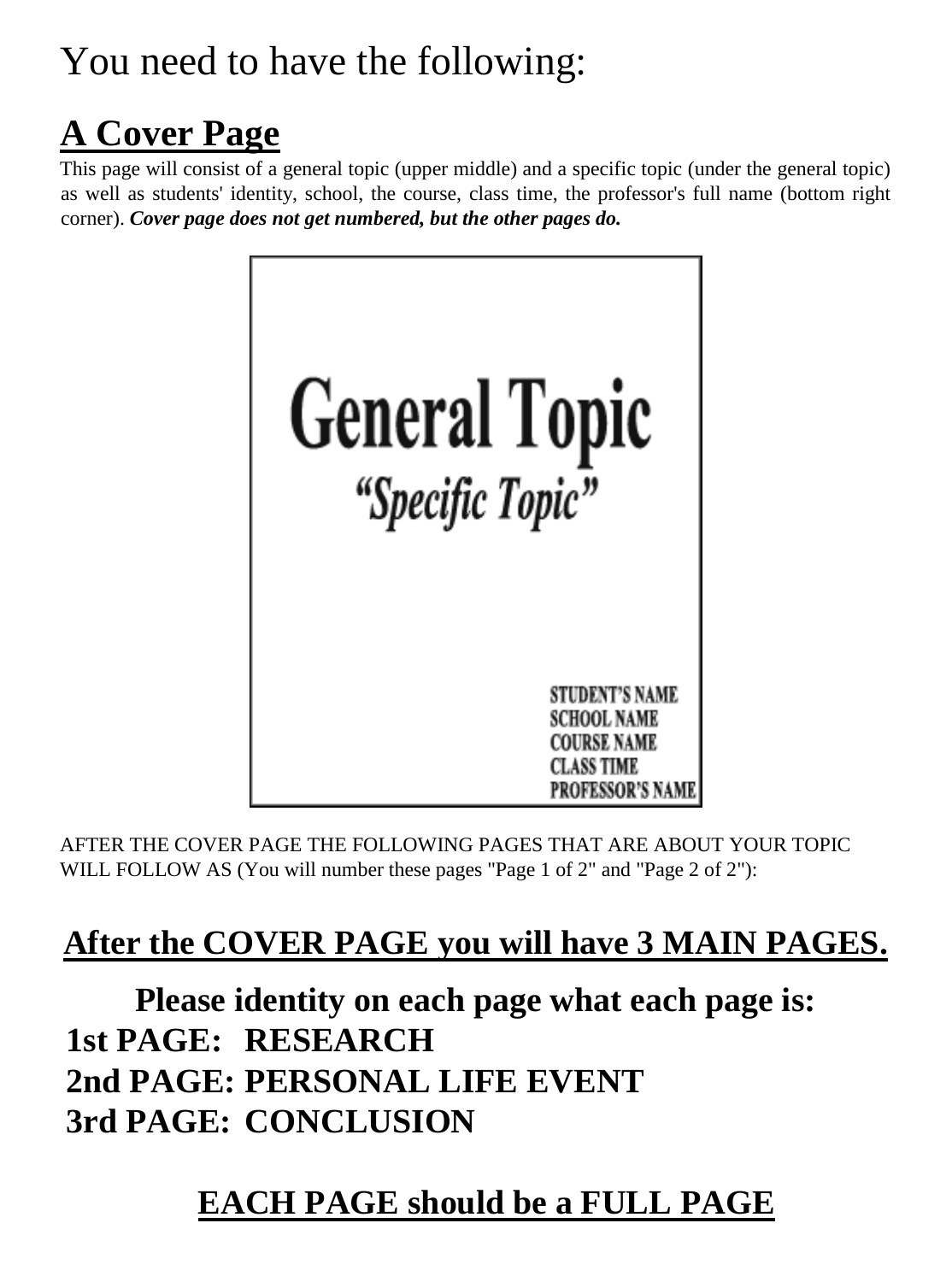#### **The First Page is the "Research":**



- 1. In this page, students are required to write their research on a specific topic. This is primarily based on their class text, class notes and if need be, an additional source (for additional sources students are required to provide their teacher with adequate information regarding the name of the author, the title of the book, the publisher and the year the book was published. This must appear on a fourth page called 'Bibliography'. Students by no means are obliged to have a third source unless they want to. You should use the MLA guideline on how to reference and cite works in a bibliography.)
- 2. Students are welcome to read about their topics on the Internet. However, they are not allowed to give any reference to it in their paper. **Remember NO INTERNET REFRENCES will be accepted.**
- 3. There is no reason why this page should look any different from other pages in this paper. Thus, avoid passage by passage research with gaps throughout.
- 4. All the material used in the text must be paraphrased, namely, both grammar and the vocabulary should be changed and referenced with page numbers. At the end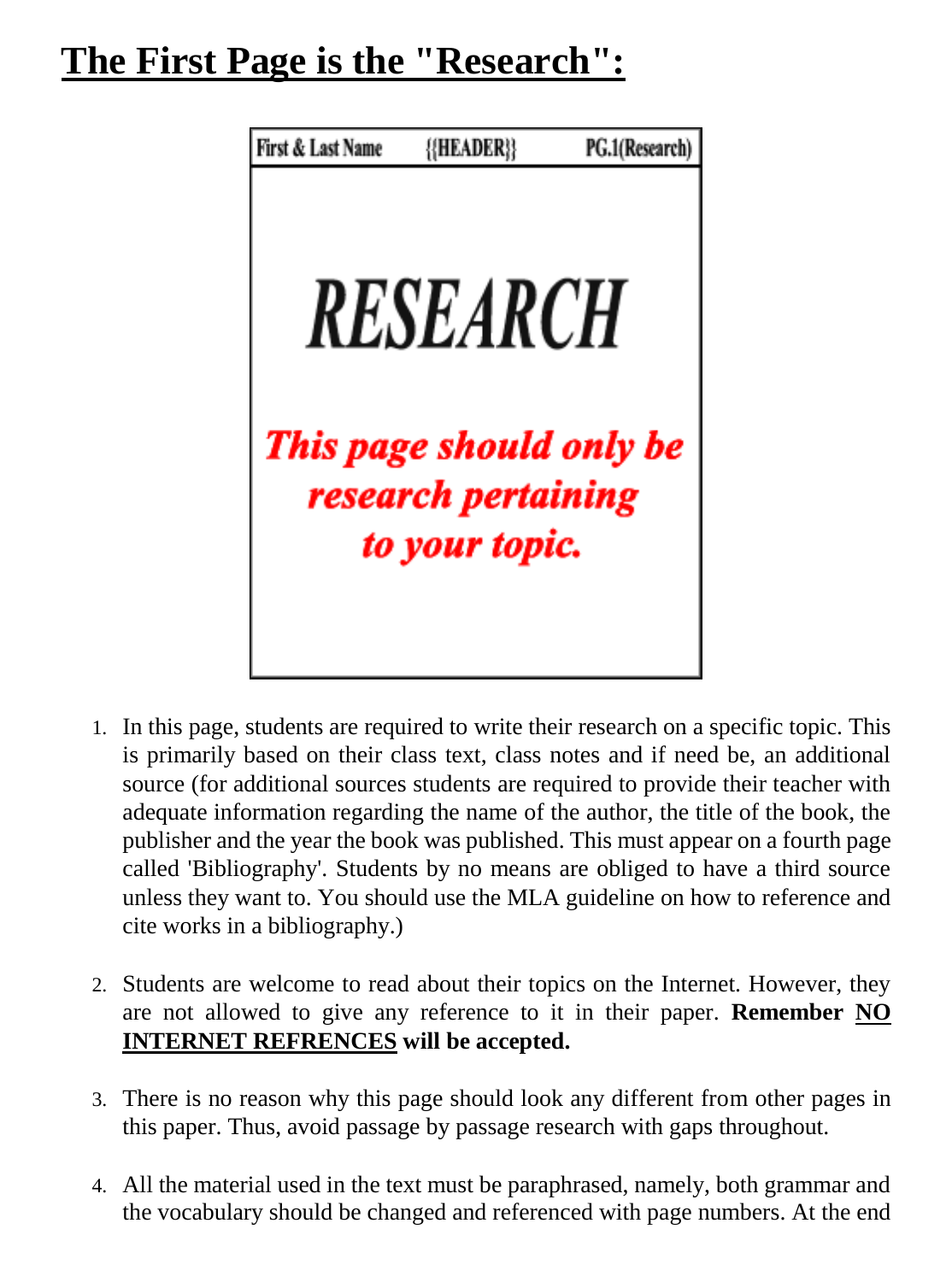of every paragraph there should be a 'side note' like: (Text, P. 134) if only one text has been used. If more than two texts are used, then the names of the authors ought to be mentioned instead of 'Text'. Students are strongly urged to avoid quotations in this paper in general and in this section in particular.

- 5. **One full page limit is the law here**. Because this is not about how much you write but how much you read and what you write. Ideally one should read more and write less. However, if you happened to go over a bit (just a few sentences), it is fine as long as it will not turn into another page. This does not mean you do not put the new sentences on a separate page it does mean you will not use this an excuse to write two pages for your one page requirement. **If you go over by a few sentences print them on a new page and label it accordingly (i.e. Research Page 2 of 2).**
- 6. Students are to make the best use of space in this page by not repeating what is already mentioned on the cover page and also by leaving a narrow margin yet enough for comments by their professor.
- 7. Students must be specific when it comes to page numbers in their references like (Text, p. 72) and avoid side notes such as (Text, 123- 127).
- 8. When it comes to Class notes as one of your sources, you should make sure your information is accurate and directly from the class (class notes, Nov. 12, 2007). If you do not have class notes related to your topic due to your absences, you should obtain copies of the notes, from the days you missed, from classmates. Good class notes show that you have been attending your class regularly or in case you have not been, you made an effort to use your class mates' notes instead.
- 9. Students should not come up with their own rules and regulations. For instance, they must not call this page 'Reference' or the 'Bibliography' page (forth) 'Citations', etc.
- 10. And finally you must never write your research page based solely on a new source while by passing references to your text or texts and even class notes. Priority always goes to the latter (Texts and class notes) even if there might not be enough material on the topic you have chosen to write this section.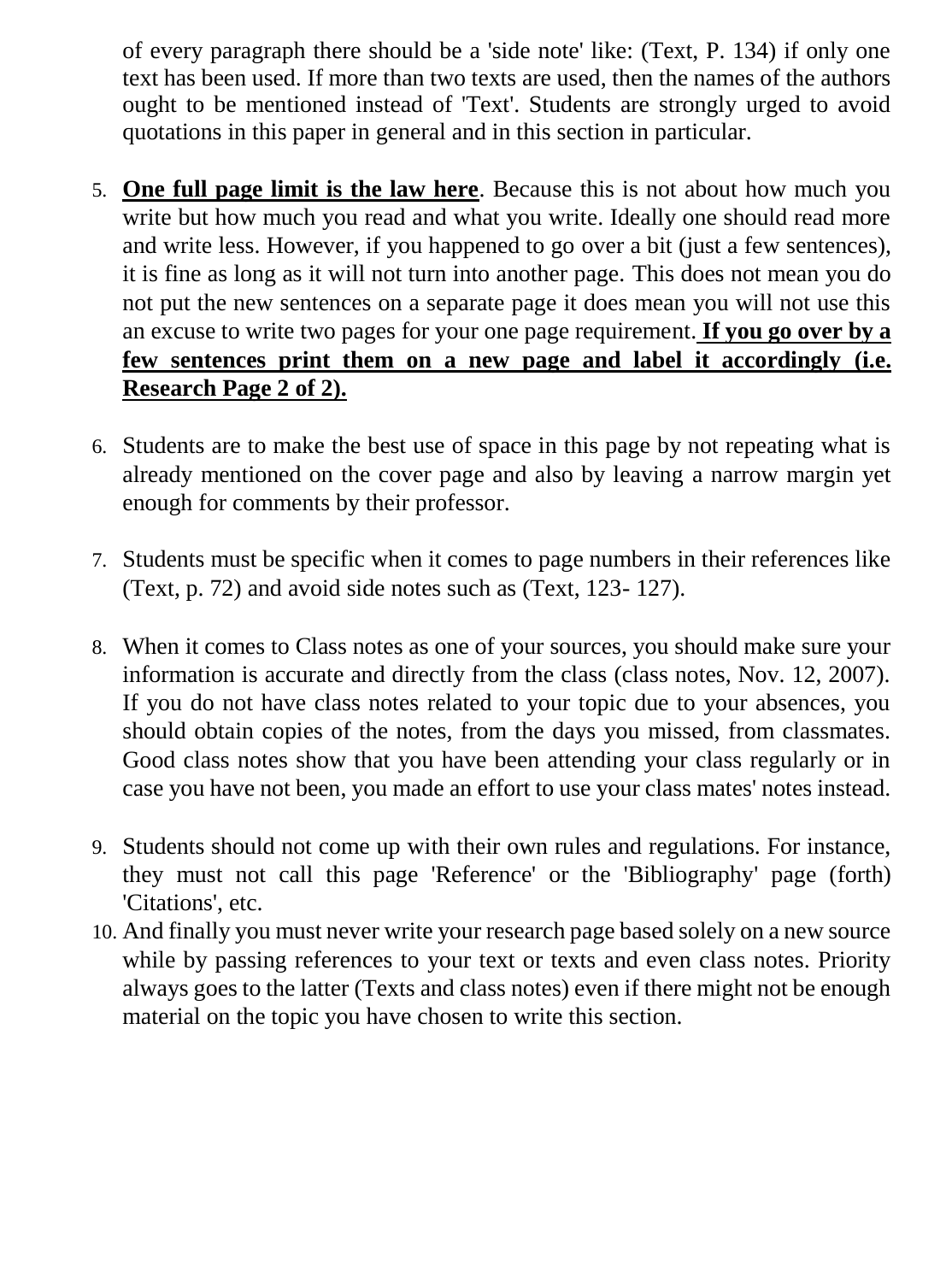### **The Second Page is a "PERSONAL LIFE EVENT" (An Event in Your Personal Life)**

**An event that happened to you personally or a friend of yours or a relative of yours. This can be a past, present or current event.**



This page is very different from the first one in that it is either about a specific event that happened in your own life or in an event that happened in one of your relative's or friend's lives. This event must relate to your paper's topic. (For example: a near death experience, a spiritual awakening, an event in your life in which it relates to the topic on hand. Not generic as in "I went to church with my parents" more along the lines of "As a Christian abortion is against my religion, but this idea was challenged when my best friend found out she was pregnant and wanted my support in her choice for abortion.") This is supposed to be an event not a routine that you went through growing up (ie. Going to church). A personal life event is specified as an incident you experienced that made you question your life, the meaning of life, or even how it may have made you question your own religion. This page should be personal, not a generalized commentary or political view on the topic at hand. You should not bypass "PERSONAL LIFE EVENT" by preaching and sermonizing.

Remember that your life stories should reflect your topic or else there will be a discontinuity between the topic ("research" page) and second page ("PERSONAL LIFE EVENT" page). The rule of thumb here is to write your book first and then come up with a title for it. Therefore, first look into your own life events, problems, difficulties, tragedies, death of your loved ones or happy moments, birth, moments of joy, euphoria of success, etc. and then chose the topic you would like to write about.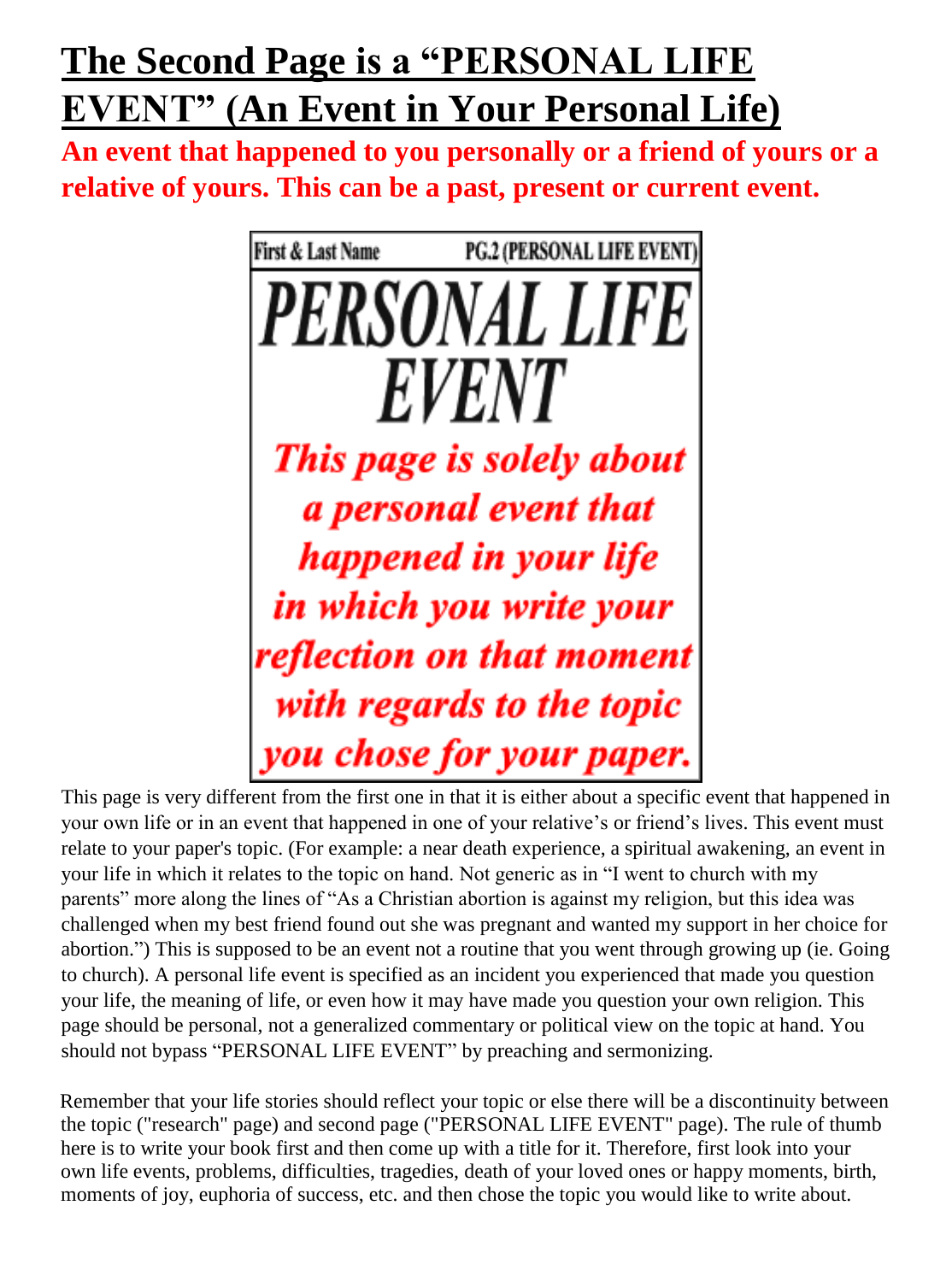### **The Third Page is the "Conclusion":**



#### **IN YOUR CONCLUSION YOU WANT TO MAKE SURE YOU SHOW HOW YOUR PERSONAL STORY IS RELATED TO YOUR TOPIC.**

When it comes the conclusion you ought to learn how to think for yourselves by detaching yourself from any authority including your own Religious, Political, Historical, Genealogical, and Ethnic background in order to be as unbiased and as objective as you can be.

Here you need to drop your inhibitions in order to see your stories, eye to eye and face to face without having them filtered through the given facts of your life. This may be a bit difficult at times to do. However, students here learn how to be absolutely honest with themselves by confiding in their teacher in terms of their life stories. They will get to know how relevant the topics we cover are to their everyday life experiences.

**There should be no references whatsoever for the second and third pages because you are to be your own historian/philosopher and think for yourselves rather than letting someone else do the thinking for you. In these two pages you learn to be truly free from being influenced by others because you have your own mind and you know how to control it as an intelligent person.**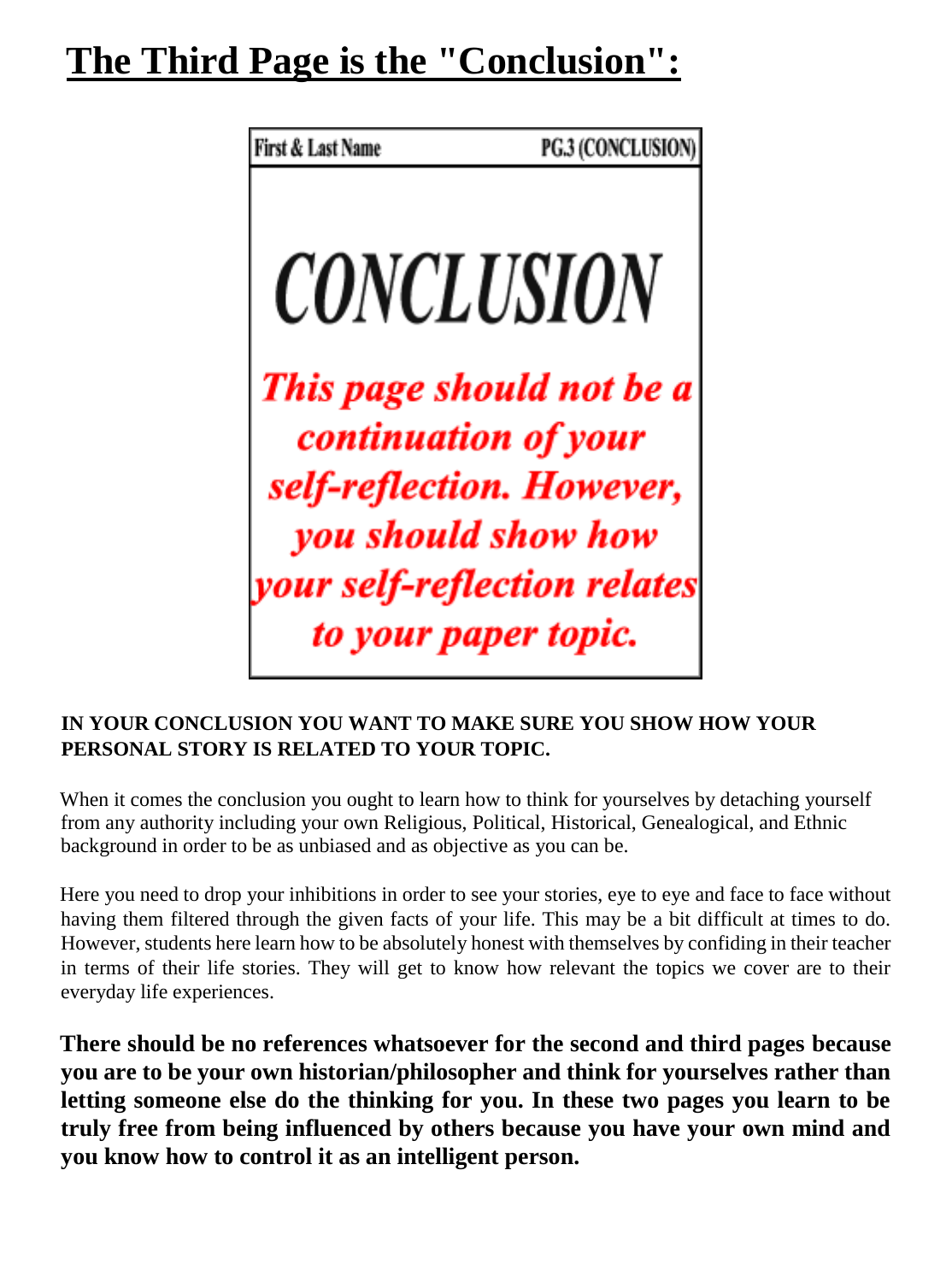## **The FOURTH PAGE "Bibliography":**

First & Last Name PG.4 (BIBLIOGRAPHY) **BIBLIOGRAPHY** This page is for citing all sources you used for your paper including your text. There is no need to cite class notes on this page.

This page is for citing all sources you use for your paper including your text. There is no need to cite class notes on this page. **You should follow MLA guidelines as long as they do not interfere with the guidelines I have given (Such as a Cover page, etc.). Use MLA for citing sources and for the bibliography page.**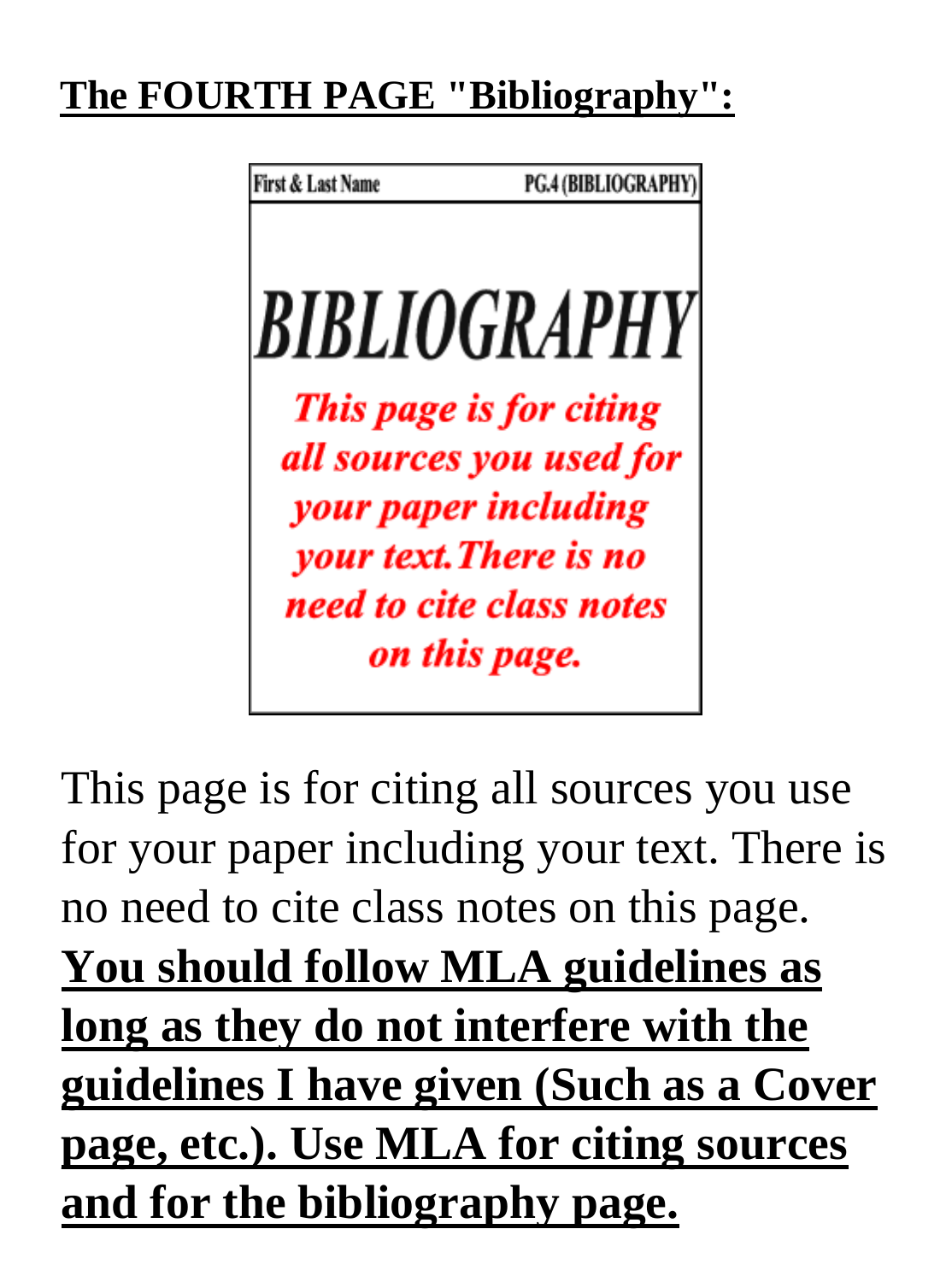Should there be any question regarding this paper, please either speak to your teacher in the class or contact him by the phone: 732-906-8377.

## **E-mailed papers will not be accepted.**

#### **Late papers will lose 2pts each day.**

**Students must bring the papers to the class and hand them in according to the due date.**

**Also, failure to abide by the rules, will result in a lower grade.** 

**So please read through these instructions thoroughly.**

# Just to reiterate papers should be:

**Typewritten, Times New Roman, Font Size 12, Double Spaced. Papers must NOT be printed double sided (PAPERS SHOULD BE PRINTED ON ONE SIDE OF A PIECE OF PAPER ONLY) Pages must be stapled together and numbered DO NOT NUMBER THE COVER PAGE.** 

#### **YOUR PAPER MUST CONSIST OF THESE 5 PAGES**:

# **AN EXAMPLE PAGE:**

**[http://parvizdehghani.com/colleges/Rules\\_for\\_Midterm\\_Paper\(example\).pdf](http://parvizdehghani.com/colleges/Rules_for_Midterm_Paper(example).pdf)**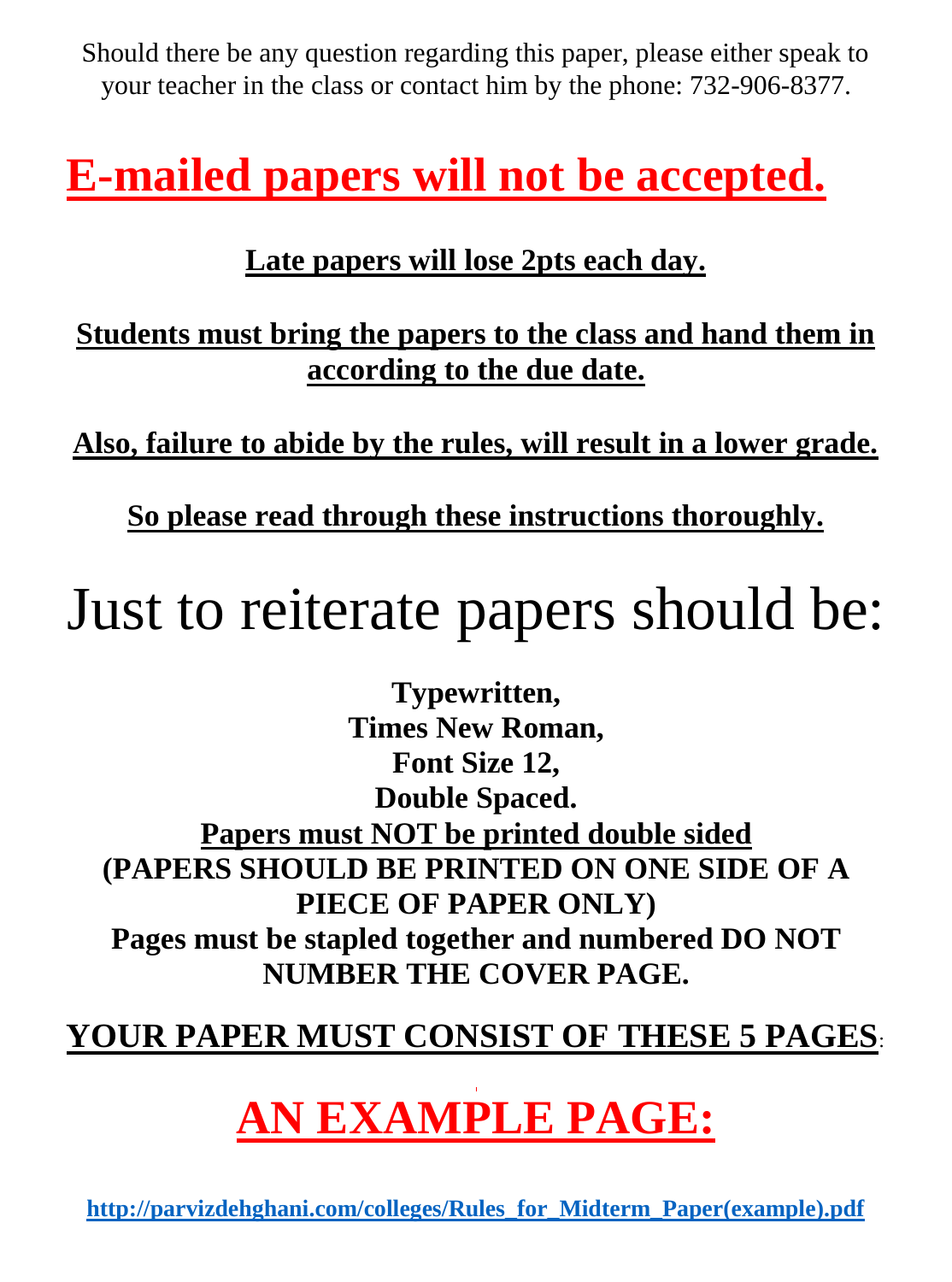